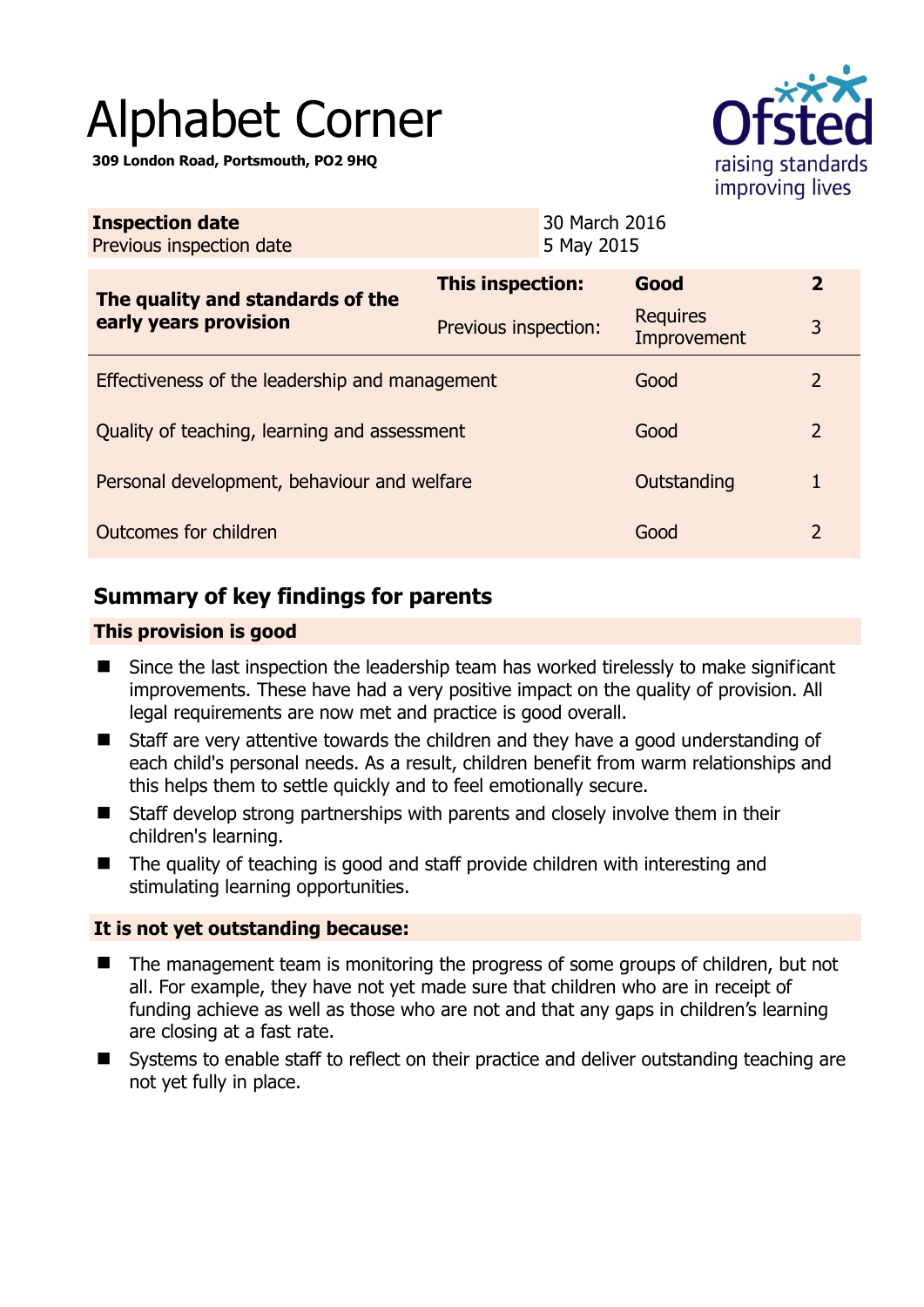# **What the setting needs to do to improve further**

#### **To further improve the quality of the early years provision the provider should:**

- $\blacksquare$  strengthen the use of information about how children learn to clearly identify how any gaps are closing and that all groups of children are achieving as well as each other
- develop systems for staff to reflect on their practice and make all teaching outstanding.

## **Inspection activities**

- The inspector observed the quality of teaching and support for children's learning, both inside and outside.
- A joint observation was carried out with the one of the nursery owners who is also the daily manager.
- The inspector talked to parents and carers who were available on the day of inspection and took account of their feedback.
- The inspector talked to staff about how they plan for children's individual learning needs and monitor the progress children make.
- The inspector talked to staff and assessed how well they keep children safe.

#### **Inspector**

Lisa Fountain-Johnston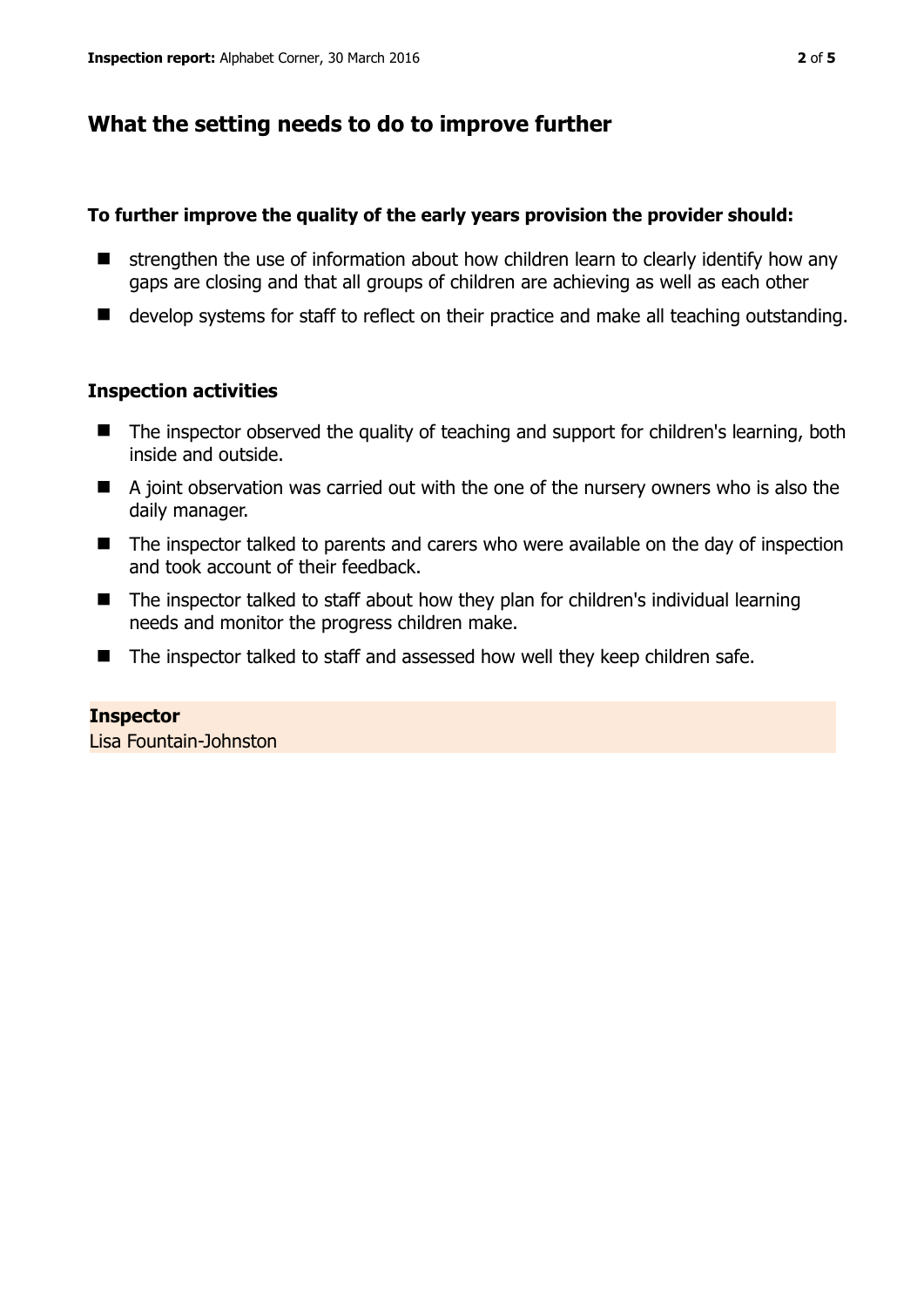## **Inspection findings**

#### **Effectiveness of the leadership and management is good**

The nursery is led by a strong and dedicated management team. Senior staff work closely with outside agencies to support families. Safer recruitment procedures and suitability checks are carried out appropriately. The arrangements for safeguarding are effective. Training and development opportunities for staff are having a positive impact on improving the quality of teaching. For example, recent training on behaviour management has helped to ensure that children benefit from a consistent approach. As a result, children are more aware of staff's expectations and behave well. Staff maintain detailed information about the progress children make and meet with parents regularly to identify next steps in learning.

#### **Quality of teaching, learning and assessment is good**

Overall, the quality of teaching is good and some is outstanding. Good quality teaching takes place outside. Staff make good use of opportunities to promote and extend children's learning. For example, they patiently encourage children to use the pedals on a bike and praise children when they successfully achieve this. Children are able to make good choices throughout the daily routine. This enables even the youngest children to develop confidence and independence, preparing them well for transition to the pre-school room. Staff carefully plan activities they know children will enjoy and challenge them well. For example, children enjoy learning about floating and sinking with everyday objects. Staff successfully help parents to understand how they can support their child's learning and use funding to buy resources for parents to use at home.

#### **Personal development, behaviour and welfare are outstanding**

Children behave well as staff provide clear guidance of what is expected. Each child and family is valued as an individual, and as a result, children feel secure. Any patterns of nonattendance are closely followed up; this means any safeguarding concerns are addressed promptly to protect children's welfare. Good attention is paid towards helping children understand how to take good care of their own needs. For example, snack arrangements allow the children to decide when they have a snack and to make healthy choices independently.

#### **Outcomes for children are good**

All children, including those who need extra support, catch up quickly and make at least typical progress for their age. Children make good progress in their speaking and listening skills. For example the well-designed inside 'secret garden' is thoughtfully presented and encourages children to be imaginative, develop their language skills and participate in small group work. Children benefit from a carefully planned well-resourced environment and enjoy looking out of the low level bay windows where they discuss the outside world with their friends and staff. These provide an ever-changing talking point and children delight in discussing what they can see and what is happening. This helps to extend their language and communication skills well.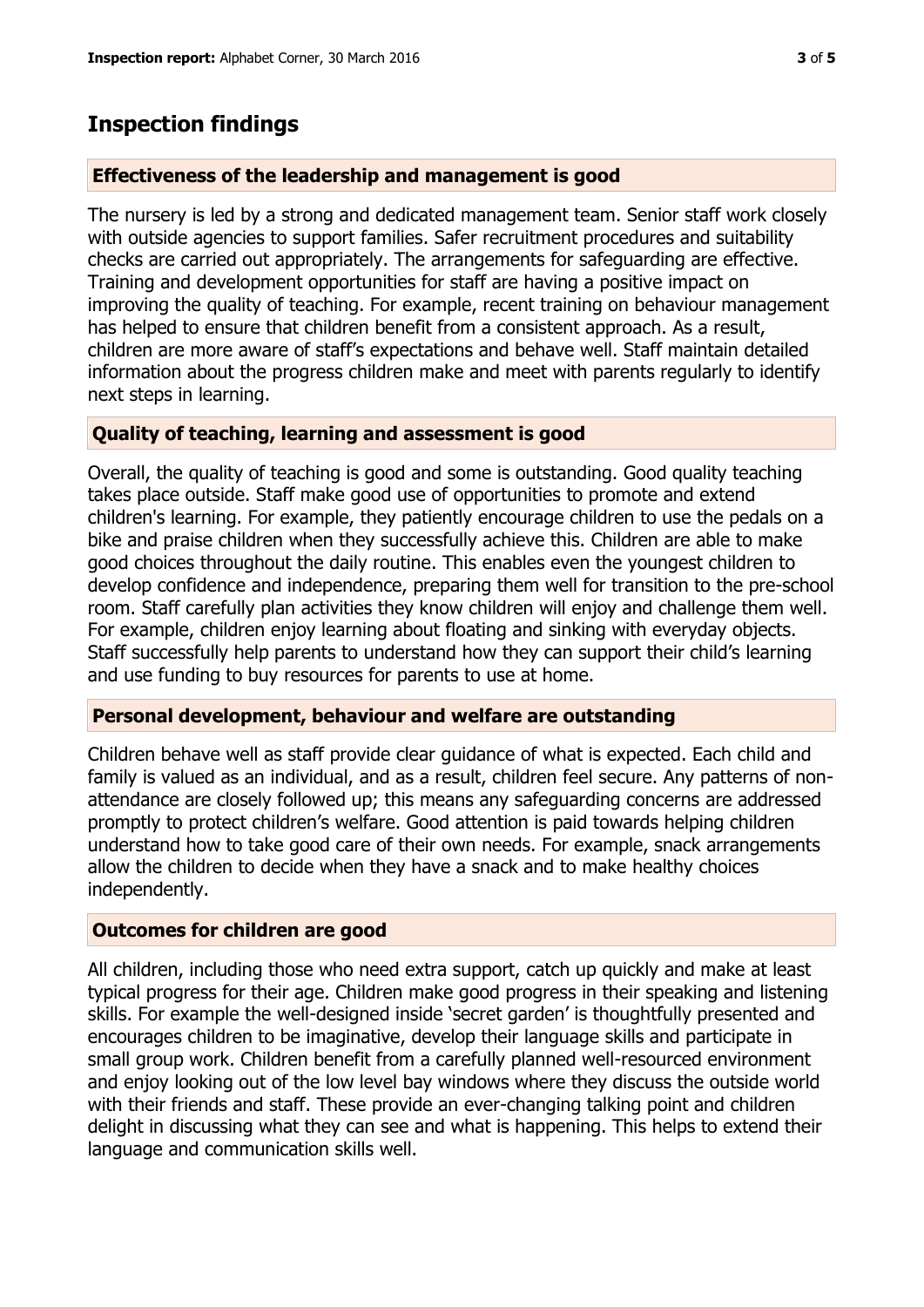# **Setting details**

| Unique reference number       | EY386386                                                                             |  |
|-------------------------------|--------------------------------------------------------------------------------------|--|
| <b>Local authority</b>        | Portsmouth                                                                           |  |
| <b>Inspection number</b>      | 1037527                                                                              |  |
| <b>Type of provision</b>      | Full-time provision                                                                  |  |
| Day care type                 | Childcare - Non-Domestic                                                             |  |
| <b>Registers</b>              | Early Years Register, Compulsory Childcare<br>Register, Voluntary Childcare Register |  |
| <b>Age range of children</b>  | $2 - 4$                                                                              |  |
| <b>Total number of places</b> | 65                                                                                   |  |
| Number of children on roll    | 131                                                                                  |  |
| <b>Name of provider</b>       | Anderson & Brett Ltd                                                                 |  |
| Date of previous inspection   | 5 May 2015                                                                           |  |
| <b>Telephone number</b>       | 02392 792150                                                                         |  |

Alphabet Corner nursery was registered under the present owners in 2008. It is one of two privately owned nurseries which operate from two properties in the North End area of Portsmouth. There is a fully enclosed outdoor play area. The nursery is open Monday to Friday, from 7.30am until 6pm, for 51 weeks of the year, closing for one week over the Christmas period and all Bank Holidays. The nursery offers early education funding for two, three, and four-year-old children.

This inspection was carried out by Ofsted under sections 49 and 50 of the Childcare Act 2006 on the quality and standards of provision that is registered on the Early Years Register. The registered person must ensure that this provision complies with the statutory framework for children's learning, development and care, known as the Early Years Foundation Stage.

Any complaints about the inspection or the report should be made following the procedures set out in the guidance 'Complaints procedure: raising concerns and making complaints about Ofsted', which is available from Ofsted's website: www.gov.uk/government/organisations/ofsted. If you would like Ofsted to send you a copy of the guidance, please telephone 0300 123 4234, or email enquiries@ofsted.gov.uk.